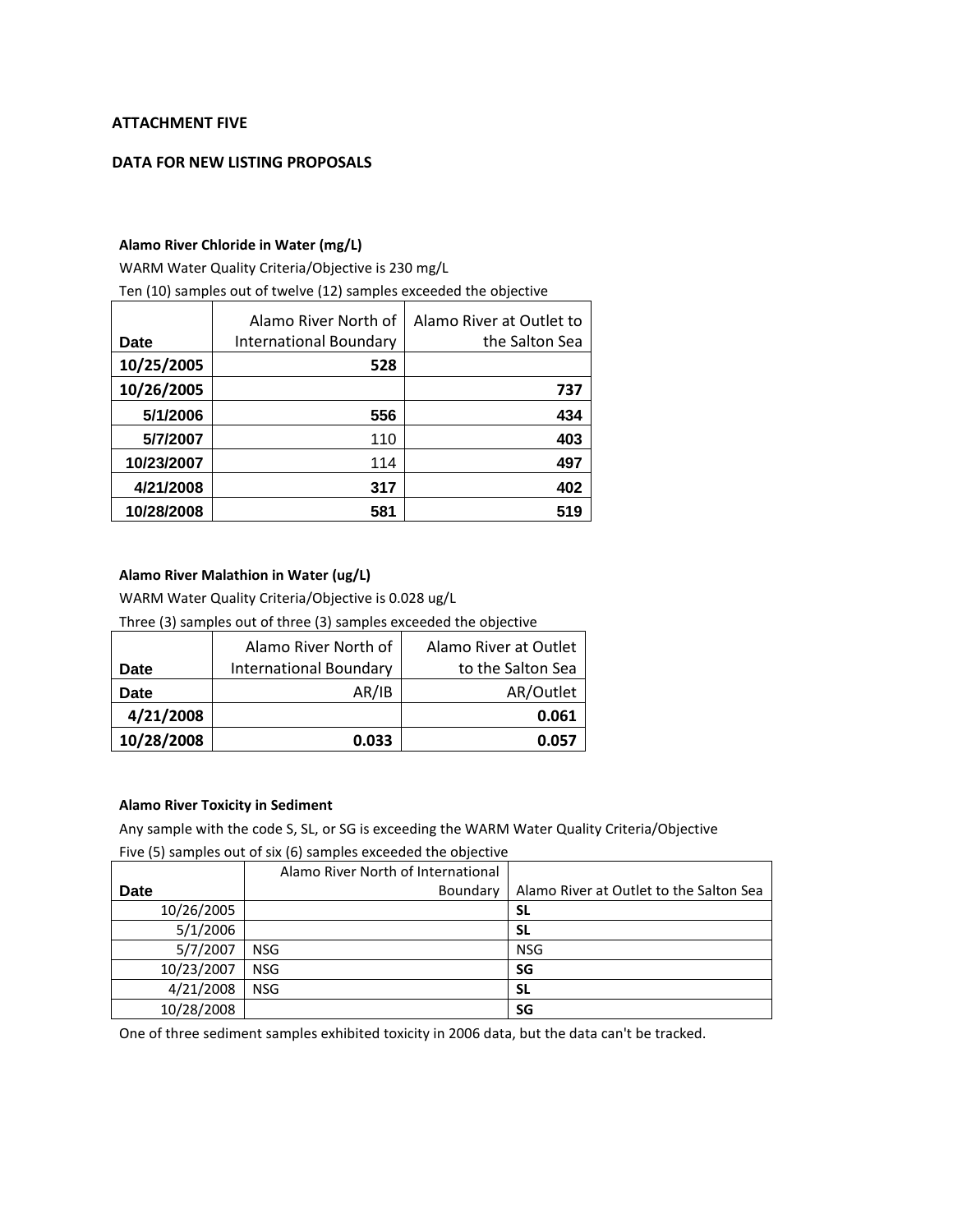# **Coachella Valley Stormwater Channel (CVSC) Ammonia in Water (mg/L)**

WARM Water Quality Criteria/Objective depends on temperature and pH Four (4) samples out of seven (7) samples exceeded the objective

|            | <b>CVSC Near Outlet</b> | <b>CVSC at Avenue</b> |      |             |            |
|------------|-------------------------|-----------------------|------|-------------|------------|
| Date       | to the Salton Sea       | 52                    | рH   | Temperature | Objective  |
| 10/26/2005 |                         | 15                    | 7.69 | 25.42       | 1.79167361 |
| 5/2/2006   |                         | 13.4                  | 7.47 | 23.33       | 2.53684219 |
| 5/2/2006   | 4.58                    |                       | 7.1  | 23.9        | 3.09513236 |
| 5/8/2007   | 2.76                    |                       | 7.72 | 19.34       | 2.56396603 |
| 10/22/2007 | 0.507                   |                       | 7.62 | 20.9        | 2.58235227 |
| 4/22/2008  | 0.727                   |                       | 7.04 | 19.5        | 4.21892158 |
| 10/29/2008 | 0.151                   |                       | 8.64 | 19.82       | 0.61104264 |

### **Coachella Valley Stormwater Channel (CVSC) Toxicity in Water**

Any sample with the code S, SL, or SG is exceeding the WARM Water Quality Criteria/Objective

| Date       | CVSC Near Outlet to the Salton Sea | CVSC at Avenue 52 |
|------------|------------------------------------|-------------------|
| 10/26/2005 |                                    | SL                |
| 5/2/2006   | <b>NSG</b>                         | <b>SL</b>         |
| 5/8/2007   | <b>NSG</b>                         |                   |
| 10/22/2007 | <b>NSG</b>                         |                   |
| 4/22/2008  | <b>NSG</b>                         |                   |
| 10/29/2008 | <b>NSG</b>                         |                   |

Two (2) samples out of seven (7) samples exceeded the objective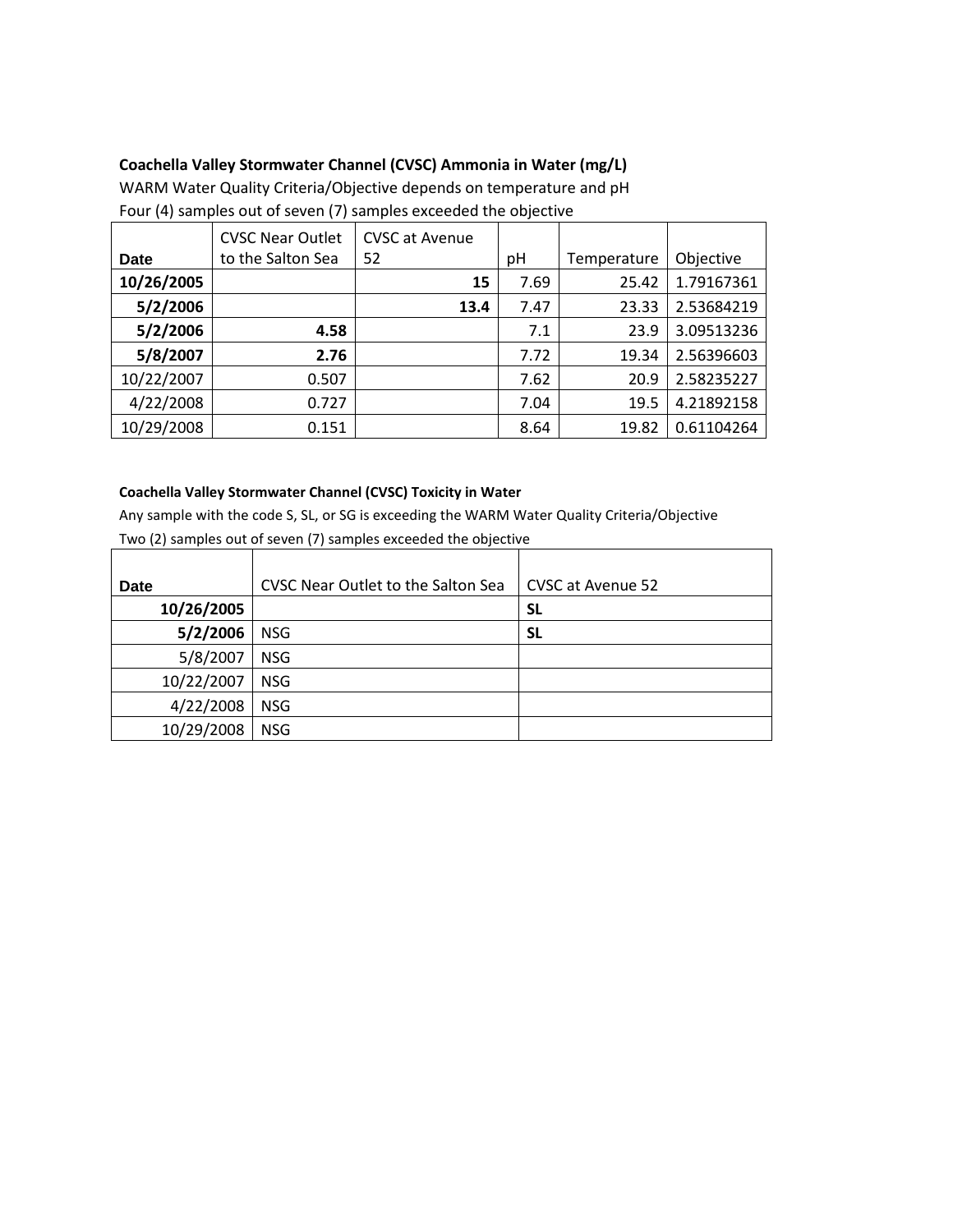## **Colorado River Toxicity in Water**

Any sample with the code S, SL, or SG is exceeding the WARM and COLD Water Quality Criteria/Objective

| Date       | Colorado River - CA-NV to<br>Lake Havasu | Colorado River - Laks<br>Havsu to Impperial Dam |
|------------|------------------------------------------|-------------------------------------------------|
| 10/24/2005 | <b>NSG</b>                               | <b>NSG</b>                                      |
| 10/24/2005 | <b>SL</b>                                |                                                 |
| 10/25/2005 |                                          | SL                                              |
| 10/25/2005 |                                          | <b>NSG</b>                                      |
| 5/3/2006   |                                          | <b>NSG</b>                                      |
| 5/7/2007   | <b>NSG</b>                               |                                                 |
| 5/8/2007   |                                          | <b>NSG</b>                                      |
| 10/22/2007 | <b>SL</b>                                |                                                 |
| 10/23/2007 |                                          | <b>NSG</b>                                      |
| 4/21/2008  | <b>SL</b>                                |                                                 |
| 4/22/2008  |                                          | SL                                              |
| 10/28/2008 | <b>NSG</b>                               |                                                 |
| 10/29/2008 |                                          | <b>NSG</b>                                      |

## Five (5) samples out of forteen (14) samples exceeded the objective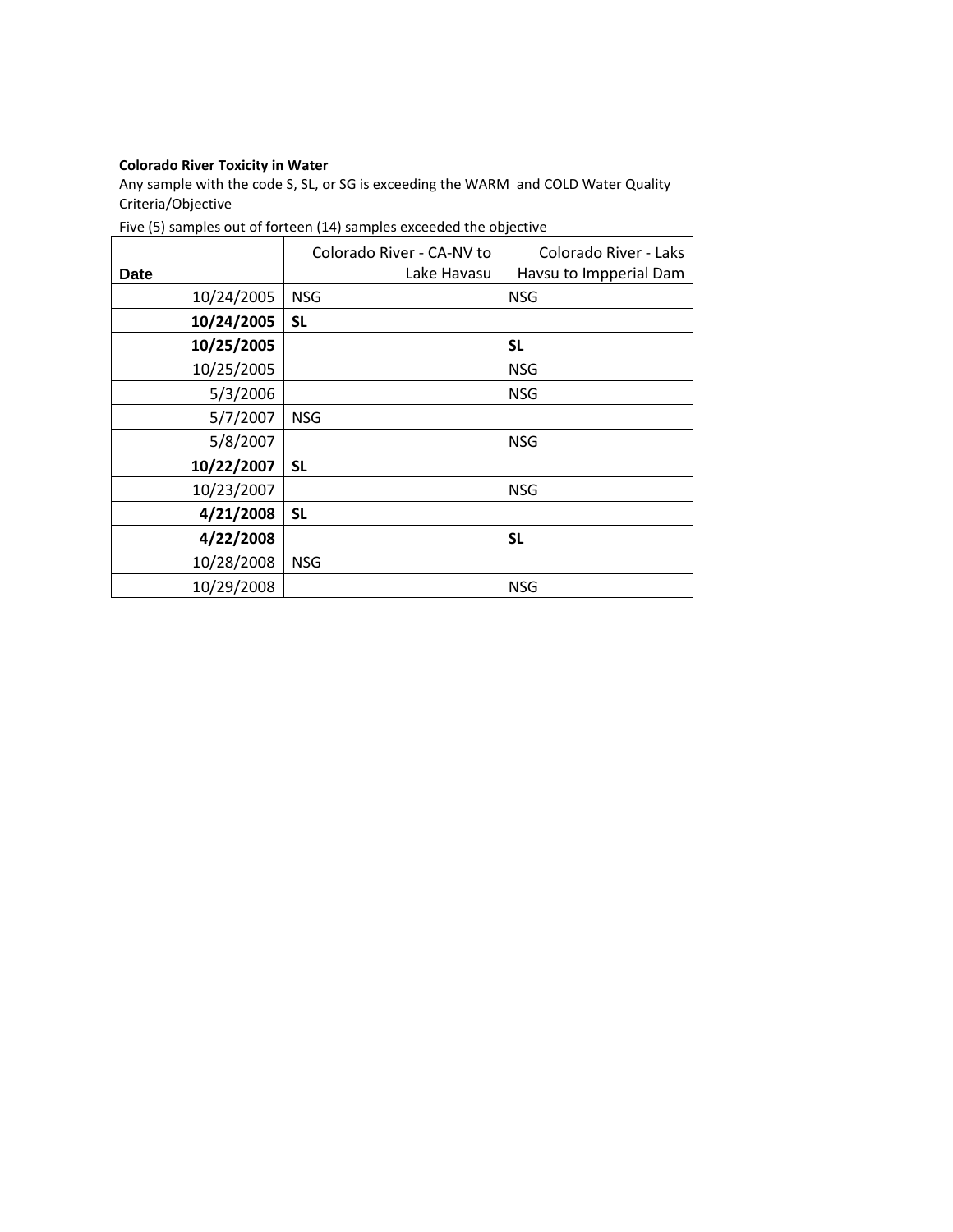### **New River Bifenthrin in Water (mg/L)**

WARM Water Quality Criteria/Objective is 0.0006 ug/L

Two (2) samples out of two (2) samples exceeded the objective

|            | New River at           | New River at Outlet |
|------------|------------------------|---------------------|
| Date       | International Boundary | to the Salton Sea   |
| 10/26/2005 |                        | 0.013               |
| 5/1/2006   | 0.028                  |                     |

#### **New River Chloride in Water (mg/L)**

WARM Water Quality Criteria/Objective is 230 mg/L

Twelve (12) samples out of twelve (12) samples exceeded the objective

|            | New River at                  | New River at Outlet to the |
|------------|-------------------------------|----------------------------|
| Date       | <b>International Boundary</b> | Salton Sea                 |
| 10/25/2005 | 1170                          |                            |
| 10/26/2005 |                               | 1290                       |
| 5/1/2006   | 1300                          | 892                        |
| 5/7/2007   | 1270                          | 816                        |
| 10/22/2007 |                               | 971                        |
| 10/23/2007 | 1160                          |                            |
| 4/21/2008  | 1420                          | 838                        |
| 10/28/2008 | 1290                          | 535                        |

# **New River Cypermethrin in Sediment (ng/g)**

WARM Water Quality Criteria/Objective is 300 ng/g

Three (3) samples out of three (3) samples exceeded the objective

|             | New River at  | New River at  |        |                  |
|-------------|---------------|---------------|--------|------------------|
|             | International | Outlet to the |        |                  |
| <b>Date</b> | Boundary      | Salton Sea    | TOC    | Normalized conc. |
| 10/25/2005  | 58.41         |               | 0.027  | 2163.33          |
| 10/22/2007  |               | 4.09          | 0.0052 | 786.54           |
| 4/21/2008   | 13.3          |               | 0.0112 | 1187.5           |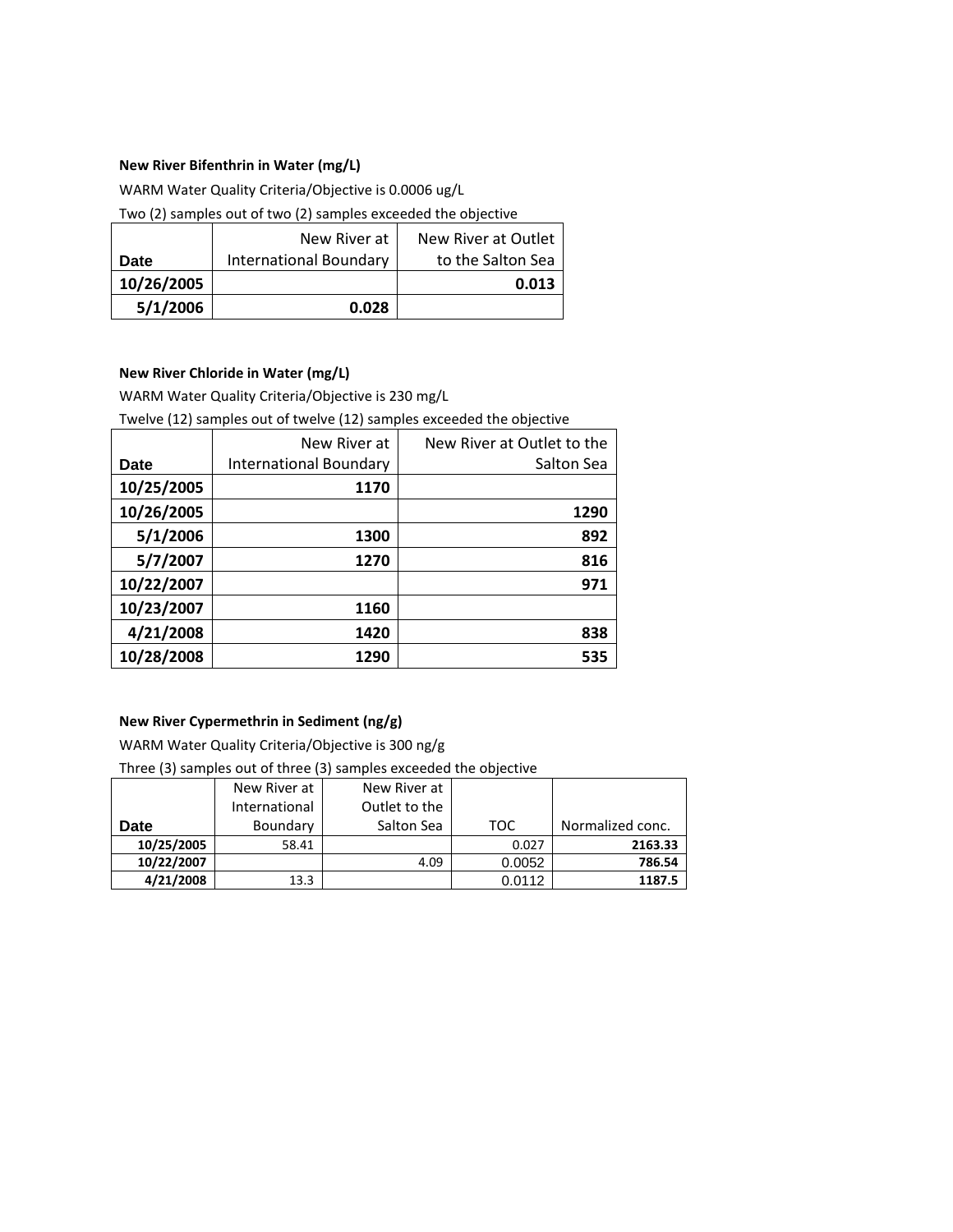## **New River Naphthalene in Sediment (ug/Kg)**

WARM Water Quality Criteria/Objective is 561 ug/Kg

Two (2) samples out of twenty-three (23) samples exceeded the objective

|            | New River at                  | New River at Outlet to |
|------------|-------------------------------|------------------------|
| Date       | <b>International Boundary</b> | the Salton Sea         |
| 7/11/1986  | $<$ 200                       |                        |
| 5/6/2002   |                               | < 3.57                 |
| 5/8/2002   | 30.9                          |                        |
| 10/1/2002  | 16                            |                        |
| 10/2/2002  |                               | < 1.24                 |
| 4/9/2003   | 16.1                          |                        |
| 4/15/2003  |                               | 2.39                   |
| 11/4/2003  | 36.4                          |                        |
| 11/4/2003  |                               | 1.85                   |
| 5/3/2004   | 13.9                          |                        |
| 5/4/2004   |                               | < 1.18                 |
| 10/4/2004  | 39                            |                        |
| 10/5/2004  |                               | 1.48                   |
| 5/9/2005   | 34.5                          |                        |
| 5/10/2005  |                               | < 0.735                |
| 10/25/2005 | 670.2                         |                        |
| 10/26/2005 |                               | 9.14                   |
| 5/1/2006   | 1610.8                        | 6.95                   |
| 10/22/2007 |                               | 7.07                   |
| 10/23/2007 | 34.64                         |                        |
| 4/21/2008  | 114.87                        | 10.68                  |

#### **New River Ammonia in Water (mg/L)**

WARM Water Quality Criteria/Objective depends on temperature and pH

Seven (7) samples out of eleven (11) samples exceeded the objective

|            | New River at           | New River at Outlet |      |       |           |
|------------|------------------------|---------------------|------|-------|-----------|
| Date       | International Boundary | to the Salton Sea   | рH   | Temp. | Objective |
| 10/25/2005 | 12                     |                     | 7.48 | 23.89 | 2.426362  |
| 5/1/2006   | 8.17                   |                     | 7.82 | 26.98 | 1.390024  |
| 5/1/2006   |                        | 3.12                | 7.78 | 26.31 | 1.524686  |
| 5/7/2007   | 5.11                   |                     | 7.87 | 23.82 | 1.598254  |
| 5/7/2007   |                        | 1.13                | 7.42 | 24.74 | 2.411812  |
| 10/22/2007 |                        | 0.873               | 7.78 | 19.71 | 2.333352  |
| 10/23/2007 | 6.2                    |                     | 7.71 | 18.61 | 2.718108  |
| 4/21/2008  | 3.5                    |                     | 7.83 | 22.64 | 1.815802  |
| 4/21/2008  |                        | 1.28                | 7.72 | 21.91 | 2.172462  |
| 10/28/2008 | 5.35                   |                     | 7.99 | 21.91 | 1.532982  |
| 10/28/2008 |                        | 0.362               | 7.08 | 21.29 | 3.695498  |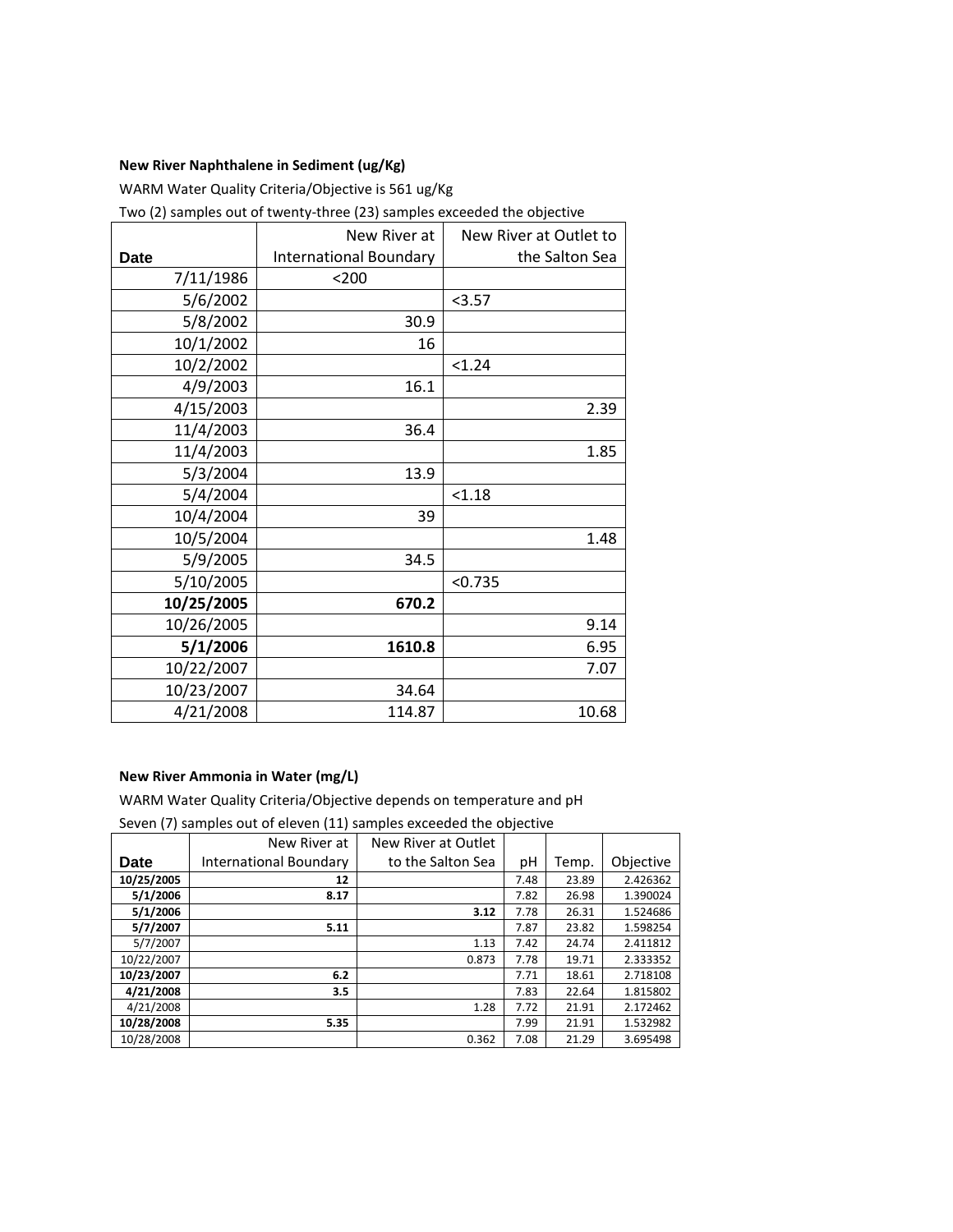# **Palo Verde Outfall Drain and Lagoon (PVOD) Chloride in Water (mg/L)**

WARM Water Quality Criteria/Objective is 230 mg/L

Eight (8) samples out of twelve (12) samples exceeded the objective

| Date       | PVOD at LG1 | PVOD at PVOD2 |
|------------|-------------|---------------|
| 10/25/2005 | 262         | 244           |
| 5/2/2006   | 289         | 294           |
| 5/8/2007   | 217         | 229           |
| 10/23/2007 | 200         | 224           |
| 4/22/2008  | 238         | 248           |
| 10/29/2008 | 236         | 244           |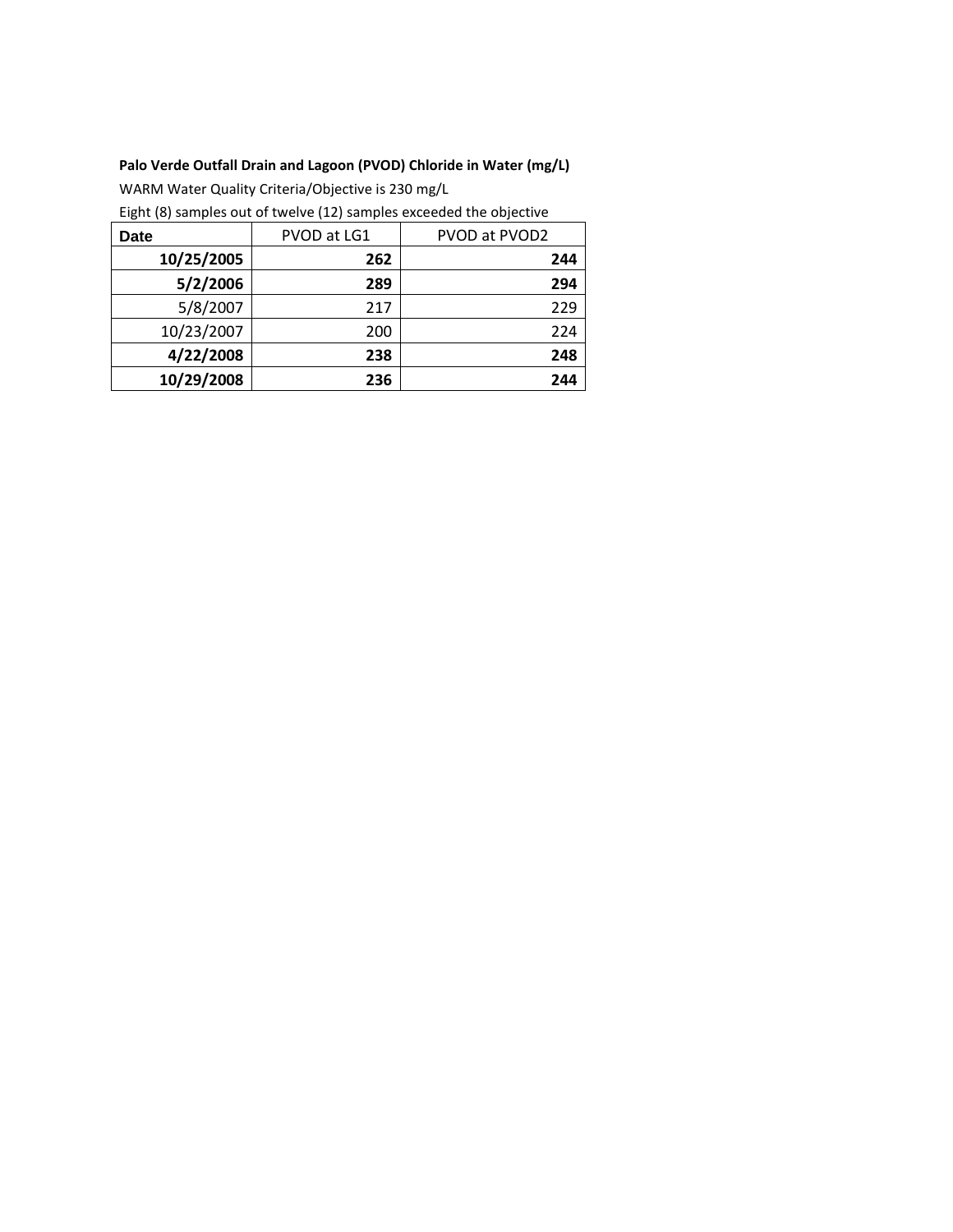## **Salton Sea Chloride in Water (mg/L)**

WARM Water Quality Criteria/Objective is 230 mg/L

| Twenty (20) samples out of twenty (20) samples exceeded the objective |  |  |  |
|-----------------------------------------------------------------------|--|--|--|
|-----------------------------------------------------------------------|--|--|--|

|            | Torrez M.2 -     | USGS2 - Salton | USGS7 - Salton | USGS9 - Salton |
|------------|------------------|----------------|----------------|----------------|
| Date       | Salton Sea North | Ses South      | Sea Middle     | Sea North      |
| 10/26/2005 | 20700            | 19600          | 19800          | 20100          |
| 5/3/2006   | 20700            | 20150          | 20100          | 20200          |
| 5/9/2007   |                  | 18300          | 20800          | 19100          |
| 10/24/2007 |                  | 19200          | 19400          | 19300          |
| 4/22/2008  |                  | 21800          | 18800          | 20900          |
| 10/29/2008 |                  | 21200          | 19700          | 21000          |

## **Salton Sea Dissolved Oxygen (mg/L)**

WARM Water Quality Criteria/Objective is 5 mg/L or more Six (6) samples out of twenty (20) samples violated the objective

| Date       | <b>USGS Station</b><br>No.33290811<br>6011501 | <b>USGS Station</b><br>No.33263711<br>5512001 | <b>USGS Station</b><br>No.33140011<br>5450001 | <b>USGS Station</b><br>No.33121511<br>5410001 | <b>USGS Station</b><br>No.33102311<br>5473701 | Torrez M.2<br>- Salton<br>Sea North | USGS <sub>2</sub> -<br><b>Salton Ses</b><br>South | USGS7-<br>Salton Sea<br>Middle | USGS9-<br>Salton<br>Sea North |
|------------|-----------------------------------------------|-----------------------------------------------|-----------------------------------------------|-----------------------------------------------|-----------------------------------------------|-------------------------------------|---------------------------------------------------|--------------------------------|-------------------------------|
| 7/20/1998  |                                               |                                               | 0.10                                          |                                               |                                               |                                     |                                                   |                                |                               |
| 7/21/1998  | 15.00                                         | 16.00                                         |                                               |                                               | 0.00                                          |                                     |                                                   |                                |                               |
| 8/21/1998  |                                               |                                               |                                               | 0.10                                          |                                               |                                     |                                                   |                                |                               |
| 10/26/2005 |                                               |                                               |                                               |                                               |                                               | 17.20                               | 14.05                                             | 14.10                          | 17.09                         |
| 5/3/2006   |                                               |                                               |                                               |                                               |                                               | 15.84                               | 15.45                                             | 9.89                           | 15.92                         |
| 5/9/2007   |                                               |                                               |                                               |                                               |                                               |                                     | 19.79                                             | 17.81                          | 6.28                          |
| 10/24/2007 |                                               |                                               |                                               |                                               |                                               |                                     | 4.92                                              | 4.74                           | 4.82                          |
| 4/22/2008  |                                               |                                               |                                               |                                               |                                               |                                     | 11.40                                             | 12.40                          | 11.20                         |
| 10/29/2008 |                                               |                                               |                                               |                                               |                                               |                                     | 13.26                                             | 13.45                          | 14.13                         |

# **Salton Sea Ammonia in Water (mg/L)**

WARM Water Quality Criteria/Objective depends on temperature and pH

Four (4) samples out of twenty (20) samples exceeded the objective

|            |                  | USGS <sub>2</sub> - | USGS7 -    |                |      |       |           |
|------------|------------------|---------------------|------------|----------------|------|-------|-----------|
|            | Torrez M.2 -     | <b>Salton Ses</b>   | Salton Sea | USGS9 - Salton |      |       |           |
| Date       | Salton Sea North | South               | Middle     | Sea North      | pH   | Temp. | Objective |
| 10/26/2005 | 0.445            |                     |            |                | 8.06 | 24.7  | 1.155709  |
| 10/26/2005 |                  | 0.742               |            |                | 8.48 | 23.24 | 0.642164  |
| 10/26/2005 |                  |                     | 0.687      |                | 8.29 | 23.41 | 0.87333   |
| 10/26/2005 |                  |                     |            | 0.524          | 8.16 | 24.43 | 1.008486  |
| 5/3/2006   | < 0.04           |                     |            |                | 8.14 | 27.59 | 0.848786  |
| 5/3/2006   |                  | 0.055               |            |                | 8.05 | 26.54 | 1.041865  |
| 5/3/2006   |                  |                     | < 0.04     |                | 8.04 | 26.59 | 1.054039  |
| 5/3/2006   |                  |                     |            | < 0.04         | 8.14 | 27.67 | 0.844419  |
| 5/9/2007   |                  | 0.2                 |            |                | 8.65 | 26.36 | 0.394169  |
| 5/9/2007   |                  |                     | 0.27       |                | 8.62 | 24.88 | 0.456     |
| 5/9/2007   |                  |                     |            | 0.712          | 8.35 | 23.97 | 0.762578  |
| 10/24/2007 |                  | 1.01                |            |                | 8.31 | 22.01 | 0.924784  |
| 10/24/2007 |                  |                     | 0.832      |                | 8.42 | 22.44 | 0.748332  |
| 10/24/2007 |                  |                     |            | 0.75           | 8.35 | 22.04 | 0.863623  |
| 4/22/2008  |                  | 0.578               |            |                | 8.11 | 23.81 | 1.134529  |
| 4/22/2008  |                  |                     | 0.552      |                | 8.14 | 23.63 | 1.095666  |
| 4/22/2008  |                  |                     |            | 0.5            | 8.07 | 23.46 | 1.233244  |
| 10/29/2008 |                  | 1.18                |            |                | 8.04 | 25.23 | 1.150632  |
| 10/29/2008 |                  |                     | 1.18       |                | 7.94 | 25.3  | 1.321978  |
| 10/29/2008 |                  |                     |            | 1.12           | 7.86 | 25.16 | 1.48523   |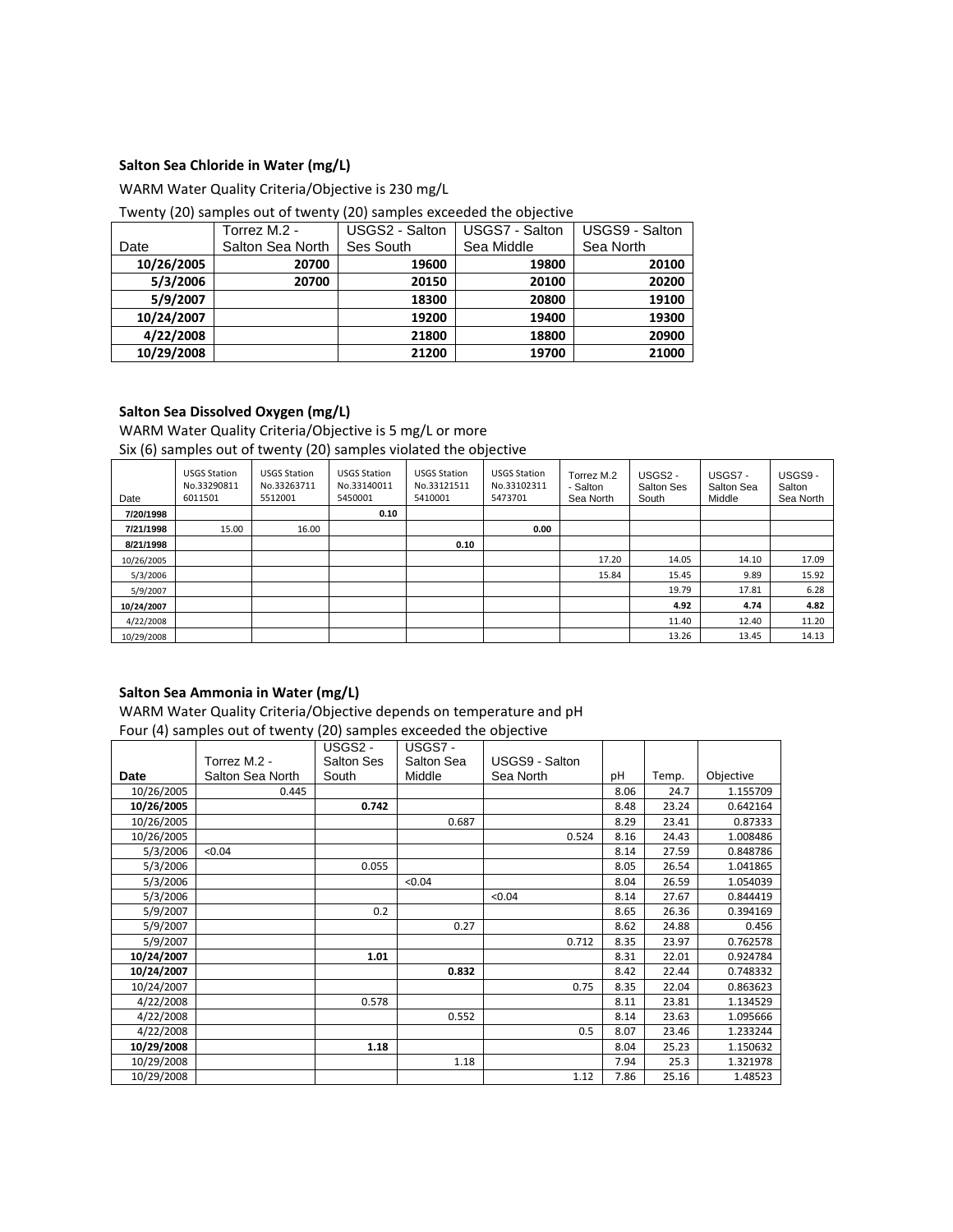#### **Salton Sea Toxicity in Water**

Any sample with the code S, SL, or SG is exceeding the WARM Water Quality Criteria/Objective Six (6) samples out of eleven (11) samples exceeded the objective

| Date       | Torrez M.2 -<br>Salton Sea<br>North | USGS2 -<br>Salton<br>Ses<br>South | USGS7-<br>Salton<br>Sea<br>Middle | USGS9-<br>Salton<br>Sea<br>North |
|------------|-------------------------------------|-----------------------------------|-----------------------------------|----------------------------------|
| 10/26/2005 | <b>NSG</b>                          | <b>NSG</b>                        | <b>NSG</b>                        | <b>NSG</b>                       |
| 5/3/2006   | SL                                  | <b>SL</b>                         | SL                                | SL                               |
| 10/24/2007 |                                     | SG                                | SG                                | <b>NSG</b>                       |

# **Salton Sea Toxicity in Sediment**

Any sample with the code S, SL, or SG is exceeding the WARM Water Quality Criteria/Objective

Nine (9) samples out of ten (10) samples exceeded the objective

| Date       | Torrez M.2 -<br>Salton Sea<br>North | USGS2 -<br>Salton<br>Ses<br>South | USGS7-<br>Salton<br>Sea<br>Middle | USGS9-<br>Salton<br>Sea<br>North |
|------------|-------------------------------------|-----------------------------------|-----------------------------------|----------------------------------|
| 10/26/2005 |                                     |                                   |                                   | SL                               |
| 5/3/2006   | SL                                  | <b>SL</b>                         | SL                                | <b>SL</b>                        |
| 5/9/2007   |                                     | <b>SL</b>                         |                                   |                                  |
| 10/24/2007 |                                     | <b>SL</b>                         | SL                                | SL                               |
| 4/22/2008  |                                     | <b>NSG</b>                        |                                   |                                  |